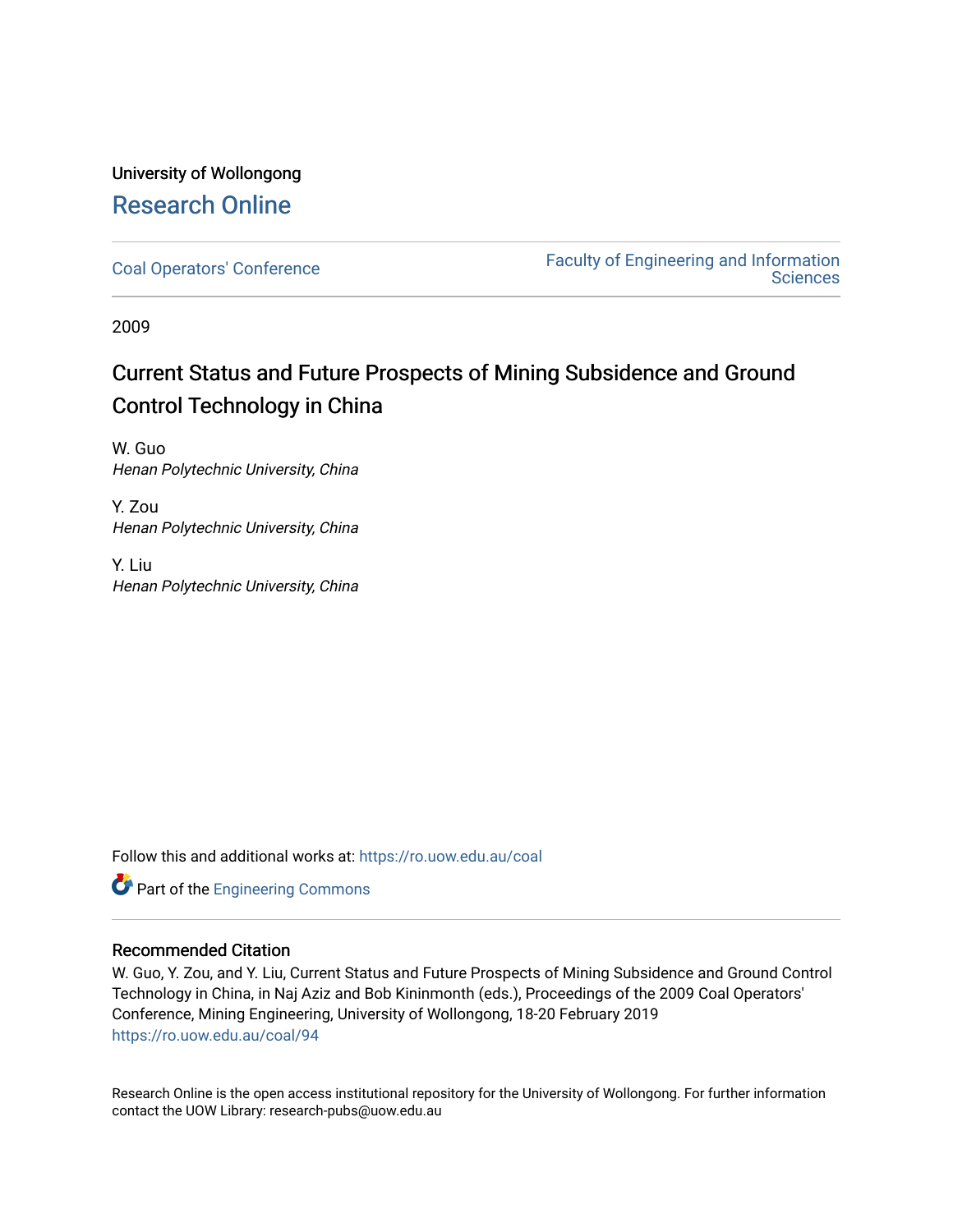# **CURRENT STATUS AND FUTURE PROSPECTS OF MINING SUBSIDENCE AND GROUND CONTROL TECHNOLOGY IN CHINA**<sup>∗</sup>

# **Wenbing Guo <sup>1</sup> , Youfeng Zou <sup>1</sup> and Yixin Liu<sup>1</sup>**

*ABSTRACT*: Mining of coal alters the ground stressfields, causing strata deformation, ultimately leading to surface subsidence. For the past 40 years some significant experience on mine subsidence control technology has been acquired in China, particularly when mining under buildings, railways and water bodies, which are known as "3-bodies". Current emphasis is in the evaluation of appropriate mining methods and other correlative technologies that can control or reduce the ground surface subsidence and protect surface structures. The current status of coal mining subsidence and ground control technology in China are discussed, including partial mining, backfilling, bed separation grouting, and harmonic mining. The partial mining methods include; strip pillar mining, the room and pillar method, and limited mining thickness. The backfilling mining method uses the traditional backfill material, like gypsum, paste-filling, and so on. Bed separation grouting in overburden strata is a new and patented technique which can reduce the surface subsidence to some extent, and is used in some Chinese coalmines.

#### **INTRODUCTION**

Coal is the most abundant energy resource in China, supplying about 70% of primary energy consumption (See Figure 1). China is the world's largest coal producer and produces nearly 35 percent of the world's annual coal production.

Due to a great deal of coal resources being extracted from underground, the environmental hazards resulted from mining activities are becoming a serious problem. Coal mining subsidence not only destroys the ecological environment, but also causes surface structure damage (See Figure 2). For example, in Yaojie Mining Bureau of Gansu Province, a large surface area subsided abruptly due to coal mining in 1993 causing fatalities.

Reserves of coal under buildings, railway lines and water



bodies (called "3- body") are huge in China. Based on the official data, the areas of subsidence prone land due to coal mining are about 600,000 ha, There are more than 1094 villages with 110,000 inhabitants residing in the are situated in the provinces of Henan, Hebei, Shandong, Anhui and Jiangshu . About 10 000 tonnes of coal is mined between 0.2-028 ha. In plain mining area with dense villages, about 2000 persons need to be relocated when 10,000,000 tonnes coal is extracted (Zhang Huaxing et al, 2000). At present, most coal mines that have coal reserves under 3-body conditions have serious problems with mining layout. Although moving villages before mining need not change mining methods, nevertheless, the compensation cost of moving villages away is continuously increasing. Also it is very difficult to find new fertile land to resettle villagers affected by mining subsidence

∗This project was sponsored by "the outstanding youth science foundation of Henan province"

(under grant No. 0612002100) and doctoral foundation of Henan Polytechnic University (under grant No. 648406).

 $\overline{a}$ *1. School of Energy Science and Engineering, Henan Polytechnic University, Jiaozuo 454000, Henan, China*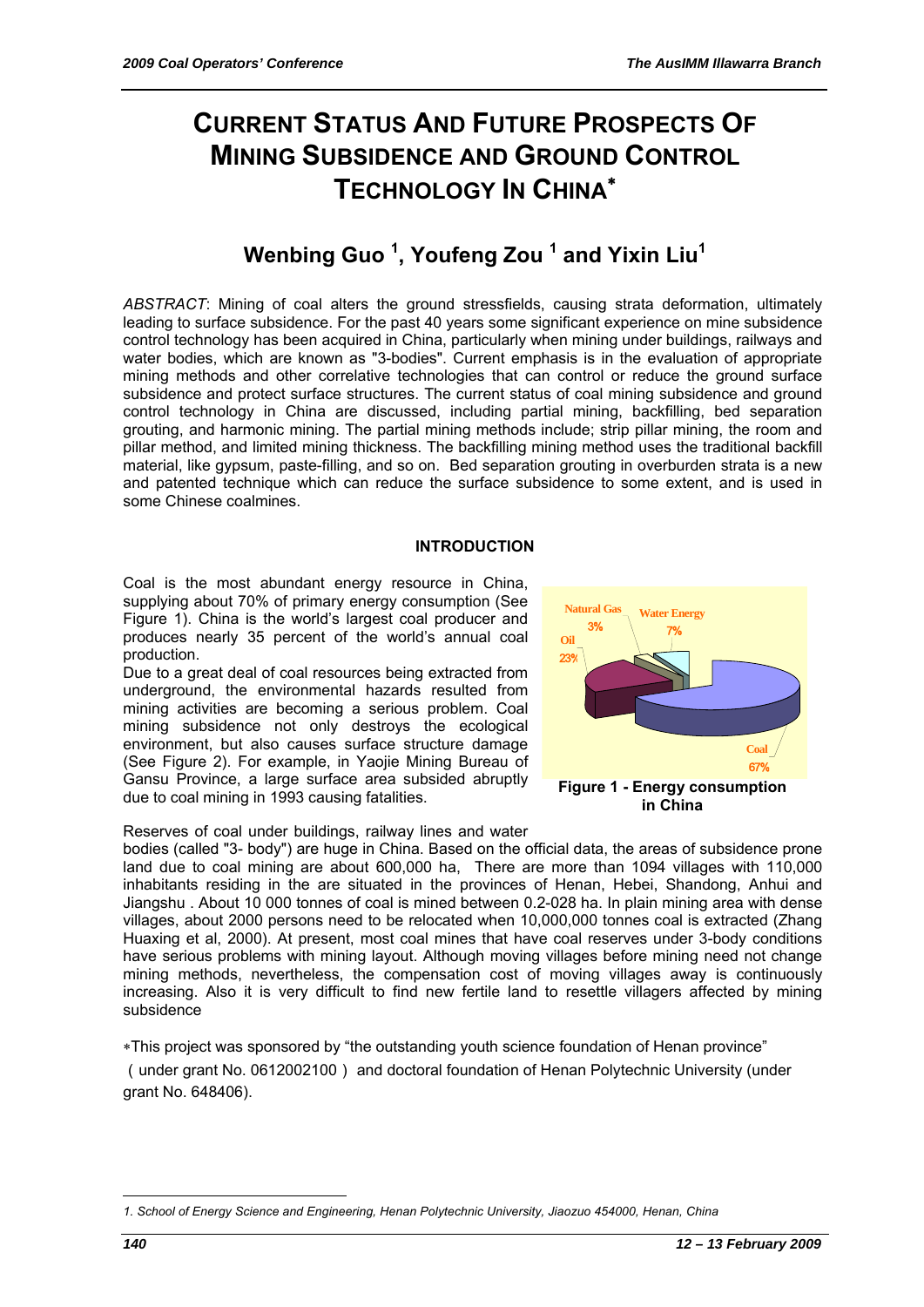In order to control mining subsidence and to protect surface structures, water bodies and railway lines from damages, it is necessary to research mining subsidence and ground control technology. Through several decades of studying and practice, China has accumulated an abundant experience on mining subsidence control technology. The objective is to study appropriate mining methods that reduce or control surface subsidence, and protect structures from damage.



**Figure 2 - Farmland and structures damaged by mining** 

## **MINING SUBSIDENCE AND GROUND CONTROL TECHNOLOGY**

The following underground mining techniques are practiced in China to control subsidence and prevent hazards.

#### **Partial mining methods**

#### *Strip pillar mining method*

Strip pillar mining is the most widely used method to control mining subsidence in China. In strip pillar mining the coal reserve is divided into regular strips with alternate strips being extracted. The strips left behind, called strip pillars, are designed to support the overburden and prevent surface subsidence. This is one of the important methods in "Green Mining Technology" and has become an effective method to mine those coal reserves lying under village structures (1,2,3,4,5 and 6) (Guo Wenbing, et al. 1998).

. The advantage of strip pillar mining is to reduce the surface subsidence effectively without changing mining technology. The strip pillar mining method was first employed in 1976, and currently a large amount of coal reserves under" 3-body" have been extracted by the strip pillar mining method. In China, the roof control method of strip pillar mining is almost by caving method. The mining depth of strip pillar mining is less than 500 m; mining height is mostly less than 6m, and the recovery ratio ranges between 40% and 68%. The surface subsidence factor depending on the recovery ratio is mostly less than 0.2, (See Table 1) (Guo Wenbing, Deng Kazhong, Zou Youfeng. 2004).

#### **Table 1 - Relationship between surface subsidence factor and recovery ratio of strip pillar mining**

| recovery/% | hard stratum  | medium-hard stratum | soft stratum      |
|------------|---------------|---------------------|-------------------|
| 60         | $0.09$ 0.11   | $0.13 \quad 0.17$   | $0.17$ $0.21$     |
| 50         | $0.05$ 0.06   | $0.08$ 0.10         | $0.10 \quad 0.12$ |
| 40         | $0.026$ 0.032 | $0.03 \quad 0.05$   | $0.05$ 0.06       |

#### *Room and pillar method*

The room and pillar method is widely used in America, Australia, Canada, India, and South Africa. Its subsidence factor ranges between 0.35 and 0.68. This method has also been employed in recent years in China, but on a small scale. Huangling Coalmine of Shanxi province is the first coal mine to employ room and pillar mining using continuous miners. Other mines with room and pillar mining include those at Nantun coal mine of Yanzhou Mining Group and Daliuta mine of Dongsheng mining district.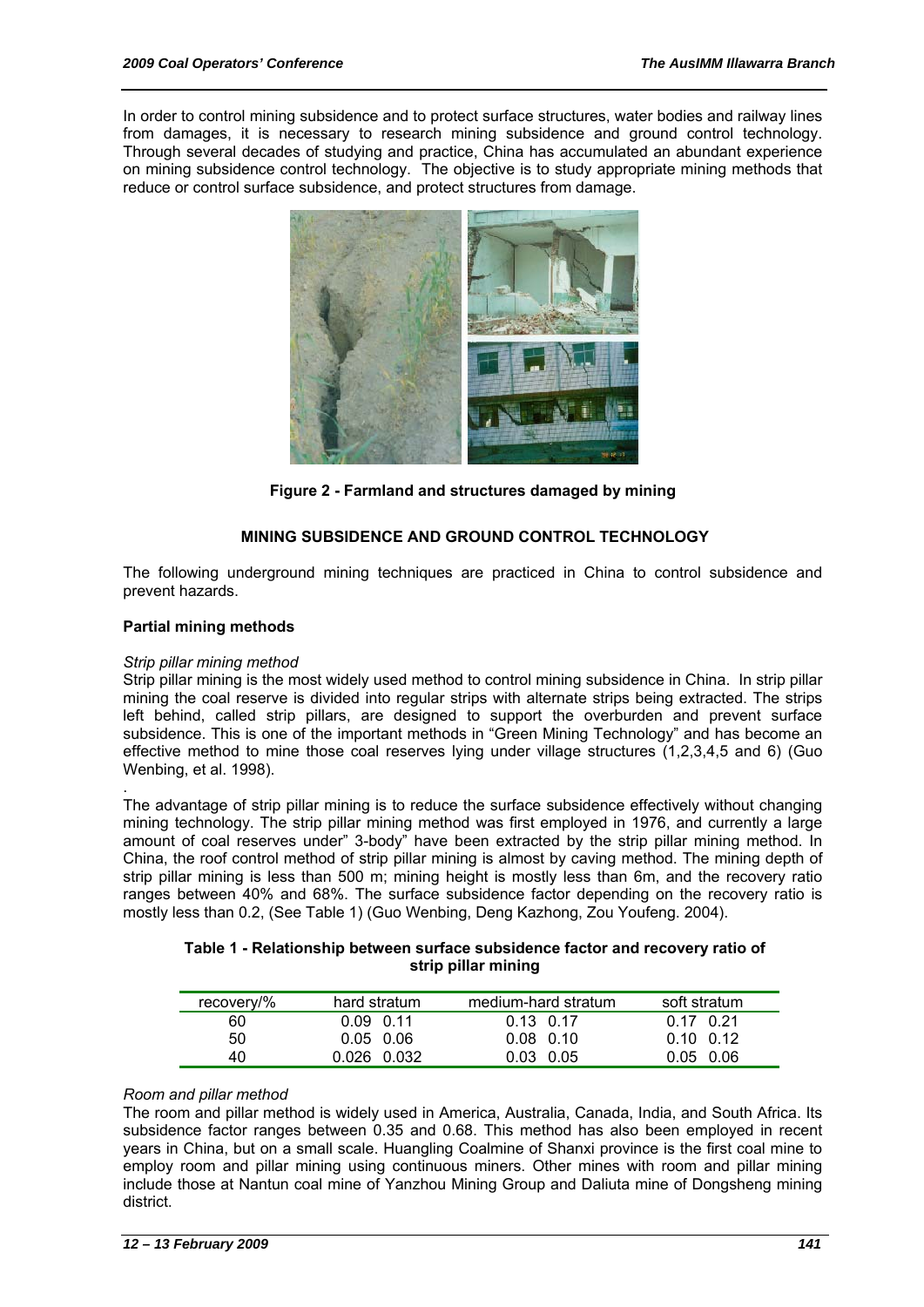#### *Limiting thickness mining*

Limiting thickness-mining method can reduce the effects of surface subsidence on the surface structures. It is rarely used, because its recovery ratio will be low if no surface structure damage is allowed. The permitted mining height (thickness) *M* is calculated by,

$$
M \le \frac{\varepsilon_y \cdot H}{1.52 \cdot b \cdot q \cdot \tan \beta}
$$

Where: *ε*y is the permitted surface horizontal strain; *H*-mining depth in meters; *q*- subsidence factor; *b*,-horizontal movement coefficient; and tan*β*- tangent of major affected angle.

#### **Backfilling mining methods**

#### *Traditional backfilling method*

The traditional backfilling method includes hydraulic backfilling, pneumatic backfilling, mechanical backfilling, and coal gangue sliding backfilling. In the process of mining, filling materials such as sands, coal gangue or fly ashes are filled in the gob behind the working face in order to support the overburden strata.

The hydraulic backfilling method is the most effective way to control surface subsidence. Its subsidence factor in general ranges from 0.1to 0.3 . When water supply is lacking or underground working face is damp or watery, the pneumatic backfilling method should be employed. Coal gangue sliding backfilling method is only used in steeply inclined and inclined coal seams; The subsidence factor of the coal gangue sliding filling method is roughly 0.3~0.4.

Table 2 shows different gob backfilling methods used in some coalmine, such as Fushun, Jiaohe, Jixi, Liaoyuan, Jiaozuo, and Huainan in China (Sui Huiquan, WANG Shaojun, Wang Hu. 2004).

#### *Paste backfilling method*

Backfilling materials and backfilling technology have made great progress in China in recent years. The paste backfilling method is a new method in China, and one of the key measures in "green mining technology". This method can increase the coal recovery ratio, protect groundwater and surface structures from damages, improve mining area environment and make use of solid waste materials. Jinchuan Company in China set up the paste backfilling production system in 1996. Now some coalmines in Shandong province are using this method.

| No.           | Mining method and backfilling<br>method                                            | Site                                | Coal condition                               | object            | Protection Subsidence<br>factor |
|---------------|------------------------------------------------------------------------------------|-------------------------------------|----------------------------------------------|-------------------|---------------------------------|
|               | Longwall mining along the dip<br>with<br>ascending hydraulic backfilling<br>method | Shengli<br>Coalmine,<br>Fushun      | Inclined very thick<br>coal seams            | <b>Structures</b> | $0.1 - 0.22$                    |
| $\mathcal{P}$ | Longwall mining along the strike<br>with hydraulic backfilling method              | Suncun<br>Coalmine,<br>Xinwen       | Gently inclined<br>medium thick coal<br>seam | River<br>(water)  | $0.15 - 0.2$                    |
| 3             | Longwall mining along the strike<br>with hydraulic and gangue<br>backfilling       | Wulin Shaft,<br>Jiaohe              | Gently inclined thick<br>coal seam           | Riceland          | 0.21                            |
| 4             | Longwall mining along the strike<br>with pneumatic backfilling<br>method           | Yanmazhuang<br>Coalmine,<br>Jiaozuo | Gently inclined thick<br>coal seam           | Villages          | $0.3 - 0.4$                     |

#### **Table 2 - Examples of backfilling mining method in China**

After paste backfilling materials are filled in the gob, they become non-water-yielding material aggregate, and its solid constituents, commonly varies from 76% to 85% (Qian, Minggao, Xu, Jialin, Miu, Xiexing. 2003). The preparation process of paste filling is as follows: first, materials such as coal gangue, fly ash, industrial slag, bank sand are processed into hydrated paste like toothpaste. Then the toothpaste mixture is transported underground and pump filled into the gob. Once the paste fill is hardened and set in the gob, the cementation fill body can support overburden strata and control surface subsidence.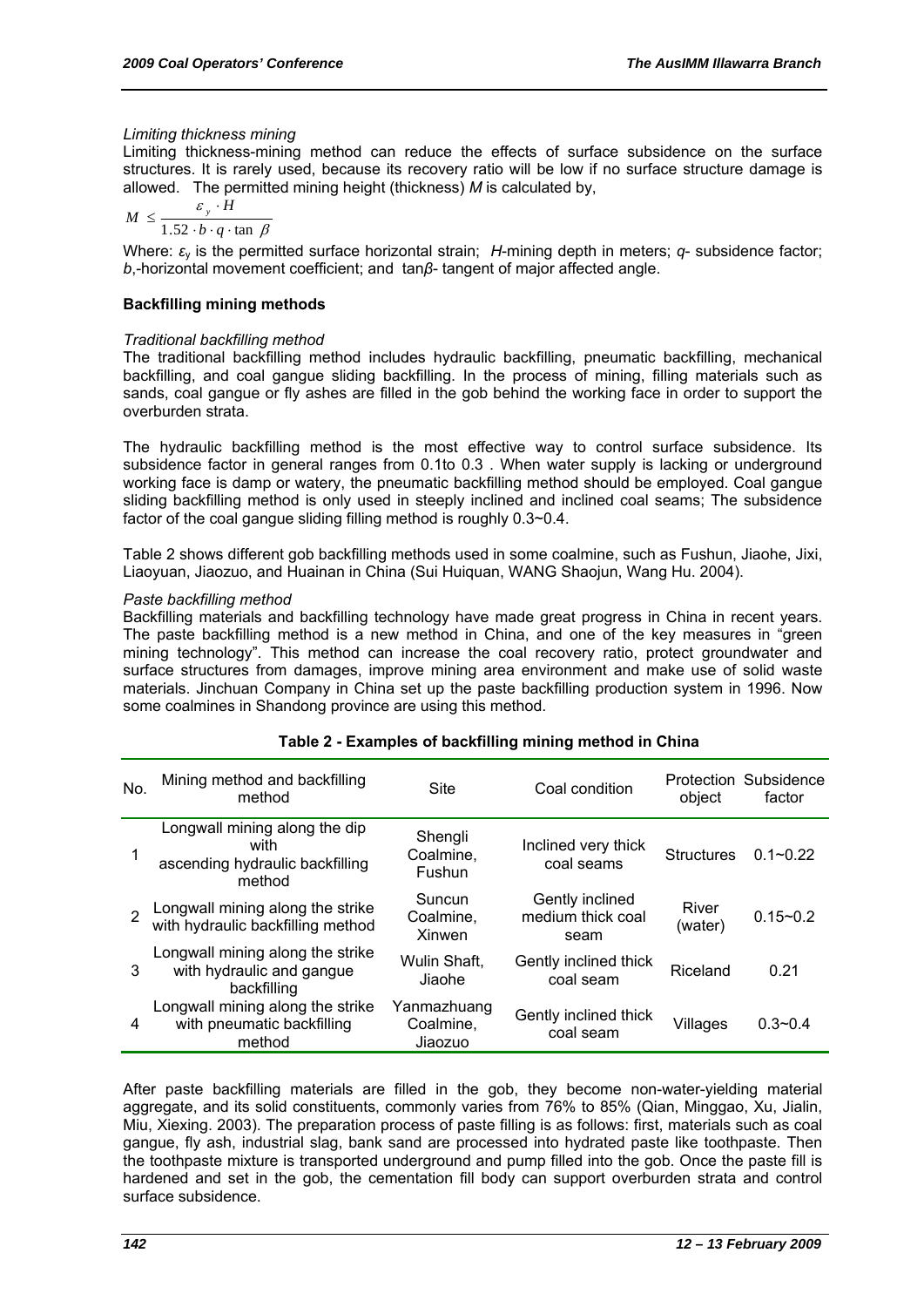The main features of the past filling method are: the concentration of slurry made by solid waste material is high; the paste can segregate before setting. The paste doesn't pollute the underground working face and thus no drainage equipment is needed at the working face. Paste filling provides good support to Guo Wenbing, Deng Kazhong control overburden strata and surface subsidence, thus contributing to improvement in production and efficiency.

#### **Grouting of bed separations in overburden strata**

During mining, strata separations occur frequently in the overburden especially under strong and thick strata. Industrial waste materials such as fly ash are injected into the voids of strata separations under high pressure.

#### **Introduction of bed separation in overburden strata**

In recent years, a number of journal articles have published papers on ground subsidence by bed separations and grouting technology. Grouting of the bed separation caused by mining is achieved by injecting into fractured strata, a mixture of fly ash and industrial waste materials based slurry. The injection is carried out from surface boreholes as shown in Figures 3 and 4. The extent of the slurry injection depends on the structure and characteristics of overburden strata. In general, bed separations in overburden strata are formed under competent and thick strata (so called the key strata).



**under** 

 **the key strata** 

#### **Mechanism of reducing subsidence by bed separation grouting**

There are various reasons that bed separation grouting can reduce surface subsidence subsidence (Sui Huiquan, Wang Zhonglin. 2001). First, fly ash slurry material has better binding strength. When injected into the bed separation, fly ash can occupy the fractured space and slowly bind the separated layers, thus preventing the overburden strata from subsiding thus minimising surface subsidence. Thus grouting of the fractured weak layers will cement, reinforce, and improve the strength of strata.\

In comparison with gob backfilling, bed separation grouting is conducted in upper overburden strata and will have less filling effect. Grout location should be in accordance with the following conditions.

- (1) Grouting slurry should not reach the working face from the overburden strata. Therefore, the grouting location must be above the caved zone caused by mining.
- (2) The depth from the surface of the grouted separation space must not be less than  $0.4\sim$ 0.6*H* (*H* is mining depth). Also for longwall mining, the length of the working face must be less than 0.3 *H*.
- (3) Where the overburden strata is strong and thick, the lower interface layer will be the best place for grouting.

Table 3 shows some examples of bed separation grouting in China. It can slow down surface subsidence to some degree (Zhao Deshen, Su Zhongjie, Sui Huiquan. 1998).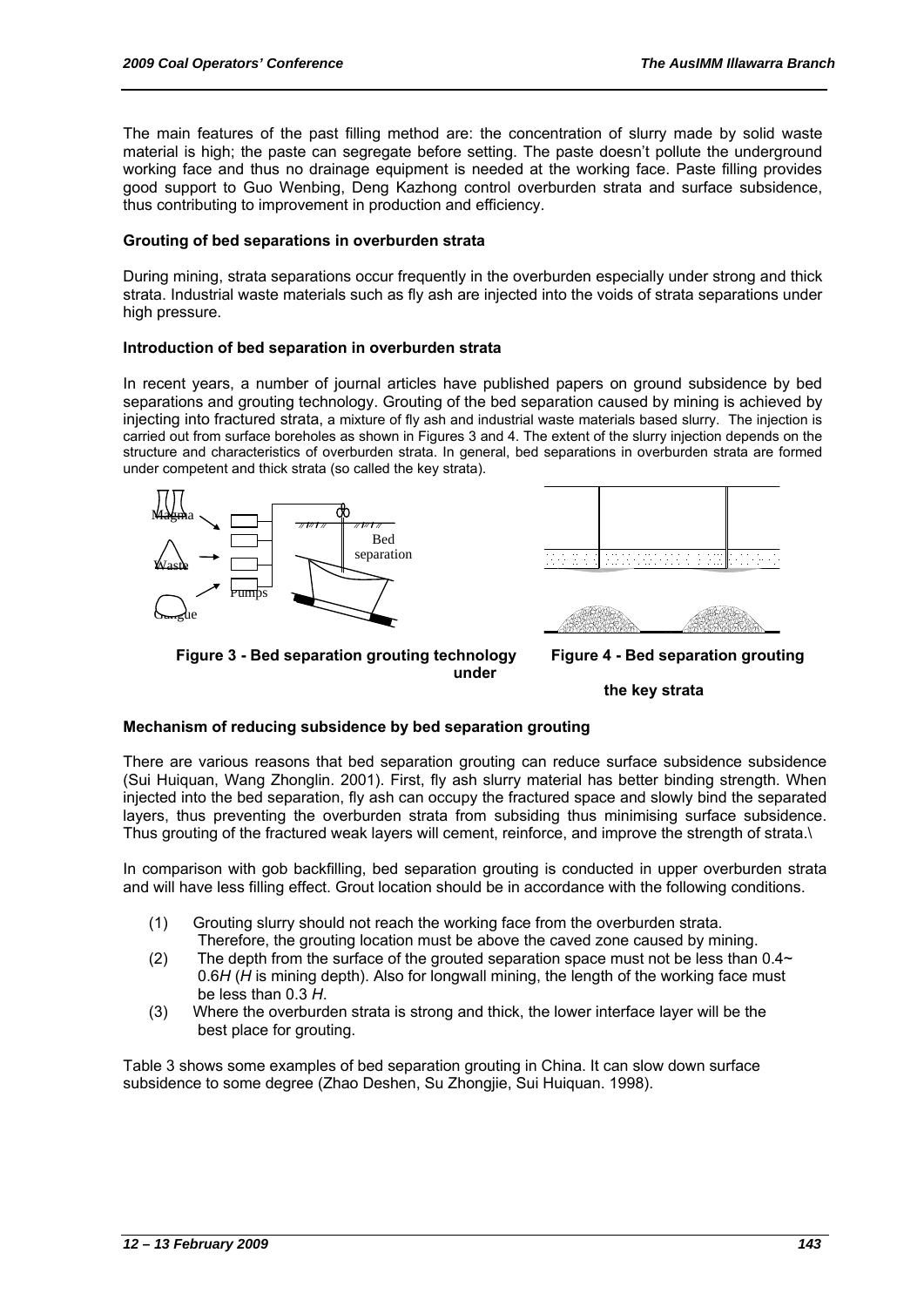|          | rapie o - Laampies of bed separation grouting in Omna |                       |                  |                   |  |
|----------|-------------------------------------------------------|-----------------------|------------------|-------------------|--|
| Mine     | Seam thickness                                        | Angle of coal<br>seam | Mining depth     | Subsidence factor |  |
| Laohutai | 25.7m                                                 | $26^{\circ}$          | 602m             | 0.278             |  |
| Xuzhuan  | 2.6m                                                  | $20^{\circ}$          | 529m             | 0.24              |  |
| Dongtan  | 5.4m                                                  | $3^\circ$             | 545 <sub>m</sub> | 0.032             |  |
|          |                                                       |                       |                  |                   |  |

**Table 3 - Examples of bed separation grouting in China** 

### **Harmonic mining method**

Harmonic mining is a technical measure to reduce surface deformation, but usually it can't reduce surface subsidence. During mining, adjusting the progress of two or more working faces and making structures to be located at the center of the subsidence trough, so that the structures are only subjected to dynamic deformation and final uniform subsidence. In China, Fengfeng mining group has made an experiment on extracting coal reserves under Sinsi village by harmonic mining technology. Seven longwall faces were simultaneously conducted, and coal reserves under the village was simultaneously extracted by two longwall faces. Because there was no gob edge under the village, the surface deformation in the village was reduced.

## **THE TREND OF GROUND CONTROL TECHNOLOGY**

- (1) The paste backfilling method will be the developmental trend of strata and surface movement control technology and mining under "3-body". Paste backfilling is being studied both in the laboratory and field. It represents the development trend of subsidence control technology and mining "under 3-body". As one of the important measures of "green mining technology", it will become an important measure for protection of surface structures from damage. Although the paste backfilling has some disadvantages, this method is a favourite approach to realize "green mining". On the one hand, paste backfilling method can make use of solid waste material so that environmental pollution problem caused by solid waste material is solved to some degree. On the other hand, some problems of mining environment and safety can be solved to some extent. So paste backfilling technology using solid waste material represents the developing direction of strata and surface movement control and mining coal reserves under villages.
- (2) The strip pillar mining method can reduce surface subsidence effectively, and protect surface structures from damage. Since strip pillar mining is an important technical measure to control mining subsidence and to extract coal under "3-bodies", it will continue to be widely used in China's coal mines. At present, the research on deep-strip pillar mining is not enough. As the mining depth increases, it is increasingly urgent to research deep strip mining design and surface subsidence prediction. When the mining depth of strip pillar mining is more than 500m, there isn't a good method to select prediction parameters. As to multiple seams, the theory of surface movement and deformation design for strip pillar mining is still not perfect, so it results in larger differences between predictive results and field observation. Therefore, it is necessary to use new theories to study the mechanism and laws of mining subsidence.
- (3) There is a series for the difficulties of traditional backfilling method, for example, backfilling technology is complicated, the cost is higher, the coal production decreases, mining production is affected by the backfilling method. Therefore, this method is rarely used at present in China. Bed separated grouting technology can reduce the surface subsidence. But it still needs to be studied in many aspects. Now, its application is not extensive. Although the room and pillar method is employed in many foreign countries, the percentage using room and pillar mining method gradually decreases. Because there are some differences in geologic and mining conditions between China and foreign countries, room and pillar is rarely used. Harmonic mining method has many disadvantages, for example, it can only reduce surface deformation and can't reduce surface subsidence. Thus harmonic mining technology cannot become the main measure of subsidence and ground control, and therefore its application is limited in China